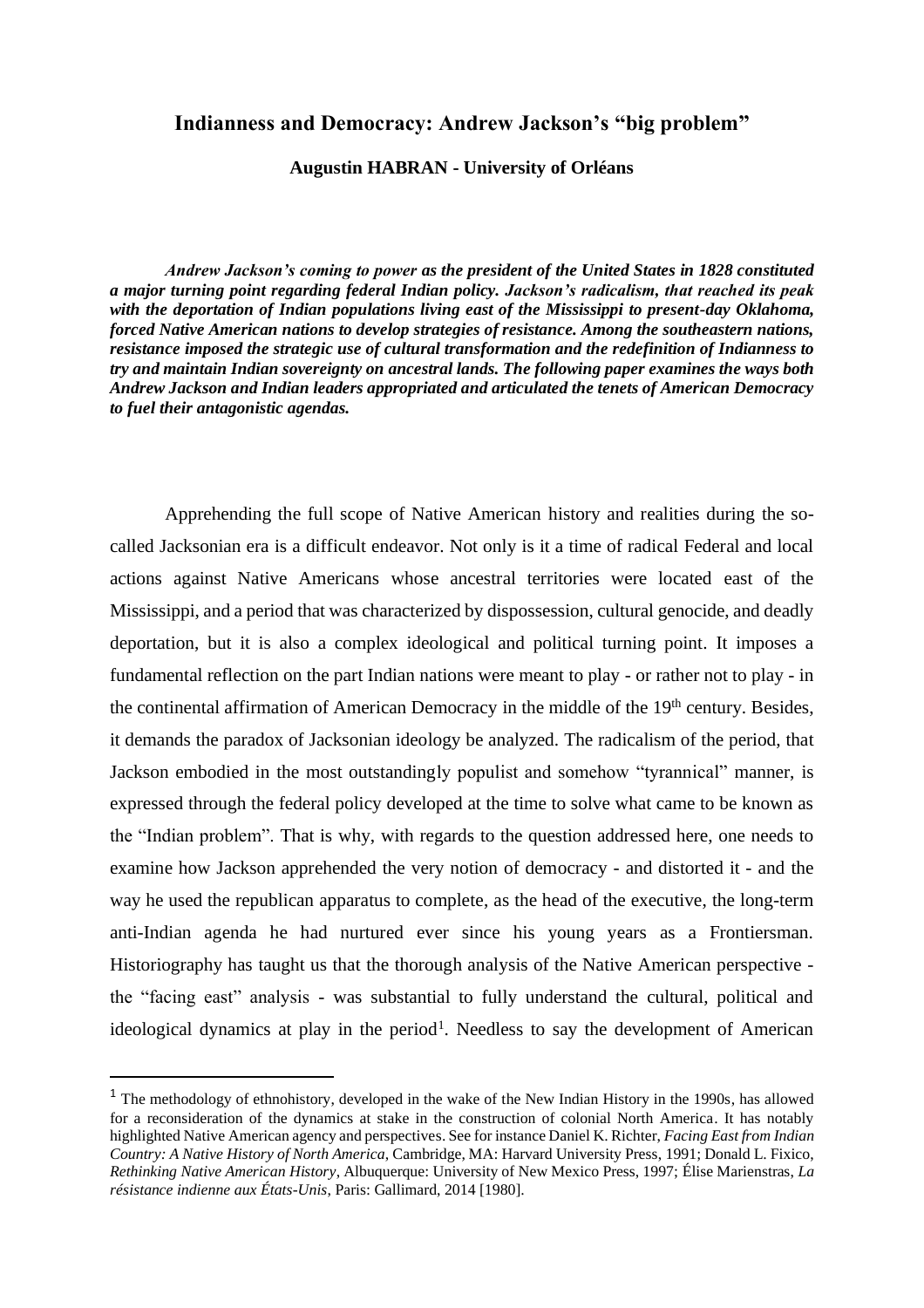Democracy relies on colonization. Besides the colonial and national incentives behind the founding of the American Nation-State, the establishment and expansion of the early American republic was a function of Native American agency, that is to say Indian initiatives - mainly of adaptation to settler colonialism, resilience and resistance. Indian presence and actions were an "obstacle" the American republic had to deal with from the start. While territorial expansion depended on constant negotiation and often violent physical interactions between colonists and indigenous populations, the ideological process of self-definition and continental appropriation of the United States implied the othering of Native American cultures, a phenomenon that legitimized Euro-American occupation of American soil and highlighted the incompatibility of Indians with the rising democracy at the same time. As American Republican Democracy was perceived as natural, providential, and a synonym to human progress and civilization, it came as "self-evident" that Indians had to be neutralized, whether through annihilation, removal or forced assimilation. In the meantime, as they were imposed intercultural interactions, Indian populations had to adapt to this ever-growing colonial sphere that legitimized the appropriation of land first because of culture, then because of race. This led to more-or-less conscious cultural transformations among Native nations that underwent acculturation, mostly through trade. The evolutions of social and political organizations of these nations helped maintain integrity and self-determination - in one word: sovereignty -. In the process, Native Americans came to apprehend their own Indianness and shaped it repeatedly in order to resist American expansion while trying as hard as possible to keep the essence of their identity on the lands on which tribal cohesion had always depended. As he took office in 1828, Andrew Jackson was confronted to a striking reality: the Indian nations his anti-Indian policy targeted defied the colonial dichotomy between "civilization" and "savagism" that justified the inferiority of indigenous populations. Despite the treaties signed before the War of 1812 and the cessions imposed by the Treaty of Fort Jackson in 1814 in the *Deep South*, the southeastern nations (namely the Choctaws, Chickasaws, Creeks and Cherokees) still owned important tracts of land and constituted an obstacle to the expansion of the Slave South. Most importantly, as they had to resist the land-greedy settlers of Georgia and South Carolina, that had been promised the extinction of Indian sovereignty by Thomas Jefferson as early as 1802 (Compact of 1802), these Indian nations had strategically reshaped their own Indianness. Thus, under the influence of a mixed-blood political and economic elite that had emerged within the nations during the colonial era, these nations had transformed their cultural and political organizations to fit in the developing American Republic. In building "civilized" agricultural and slave societies in the South-East, and establishing constitutional republican governments, the leaders of these nations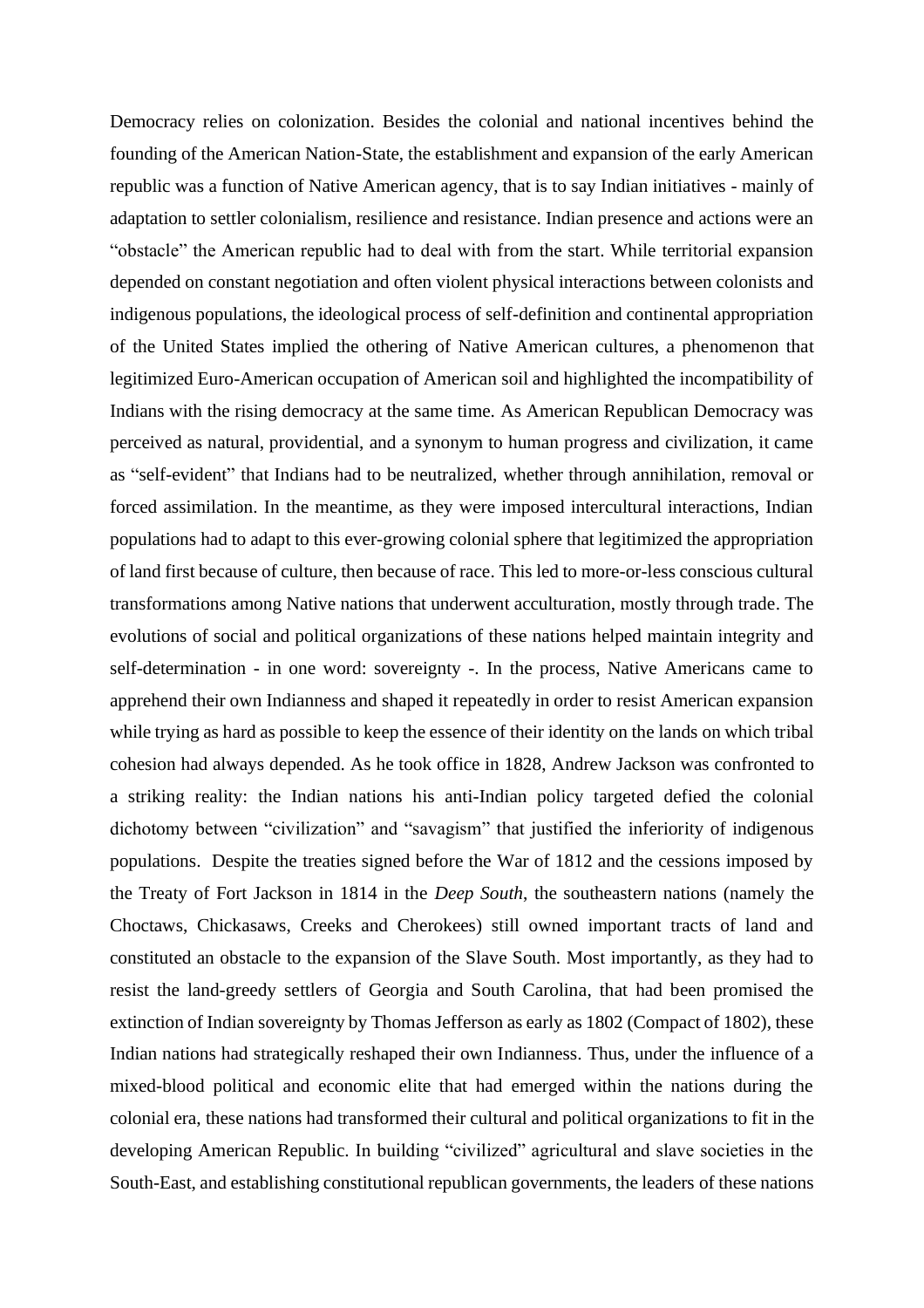had managed to use acculturation as a means to resist American expansion using the cultural and legal tenets of American Democracy. That was indeed Jackson's big "problem". In this paper, I will first study the way Jackson used the growth of the anti-Indian feeling and the rise of pseudo-scientific racism, nationalism, and imperialism in the 1820s as a rationale for his southern-oriented plan of Indian deportation. I will then examine the strategies of resistance developed by the southeastern nations in this context of radicalization in the South, and the populist and authoritarian distortions of the democratic ideology Jackson operated to achieve the complete subjugation of Indians east of the Mississippi River.

### **I- Indianness and democracy: incompatibility reaffirmed in the 1820s**

From 1824 to 1848, Federal Indian policies targeted more specifically the southeastern Indian nations - the so-called "Five Civilized Tribes". On the one hand, most of Indian populations in the Old North-West had been annihilated under Jefferson's presidency. On the other hand, the southeastern nations still occupied important territories that overlapped the territories of the new states founded after the War of 1812 (Mississippi in 1817, and Alabama in 1819 for instance). Most importantly, these nations had been involved in the conflict with Great Britain, that had turned into an Indian civil war in the South because of the Red Stick rebellion that had eventually been destroyed by Jackson's troops and their Indian allies. In the South, Indians came to be seen as enemies from within, populations that represented a danger to the Union and a constant threat to the populations of settlers that had established in the backcountry. The years that followed the victory over the British marked the renewal of American nationalism and the emergence of a strong expansionist momentum in the South-East. Jackson, who had become a national hero for his actions during the war, launched a military campaign to secure the Frontier and guarantee the protection of southern settlers that, according to him, had be abandoned by the Federal government. His bold actions, the most daring of which was the invasion and imposition of martial law in Spanish Florida in 1818 to "strike the wolf in his den" - as he wrote to John Calhoun in 1817 referring to rebel Indians that had taken refuge among the Seminoles of Florida - galvanized southern settlers who were growing impatient to see the federal government act and remove the Indian "hindrance" to the irresistible expansion of "civilization" over the "wilderness". In the meantime, the growing white population in the westernmost territories that enjoyed recent universal suffrage, the economic weight of these regions due to the boom of the King Cotton, and the presence of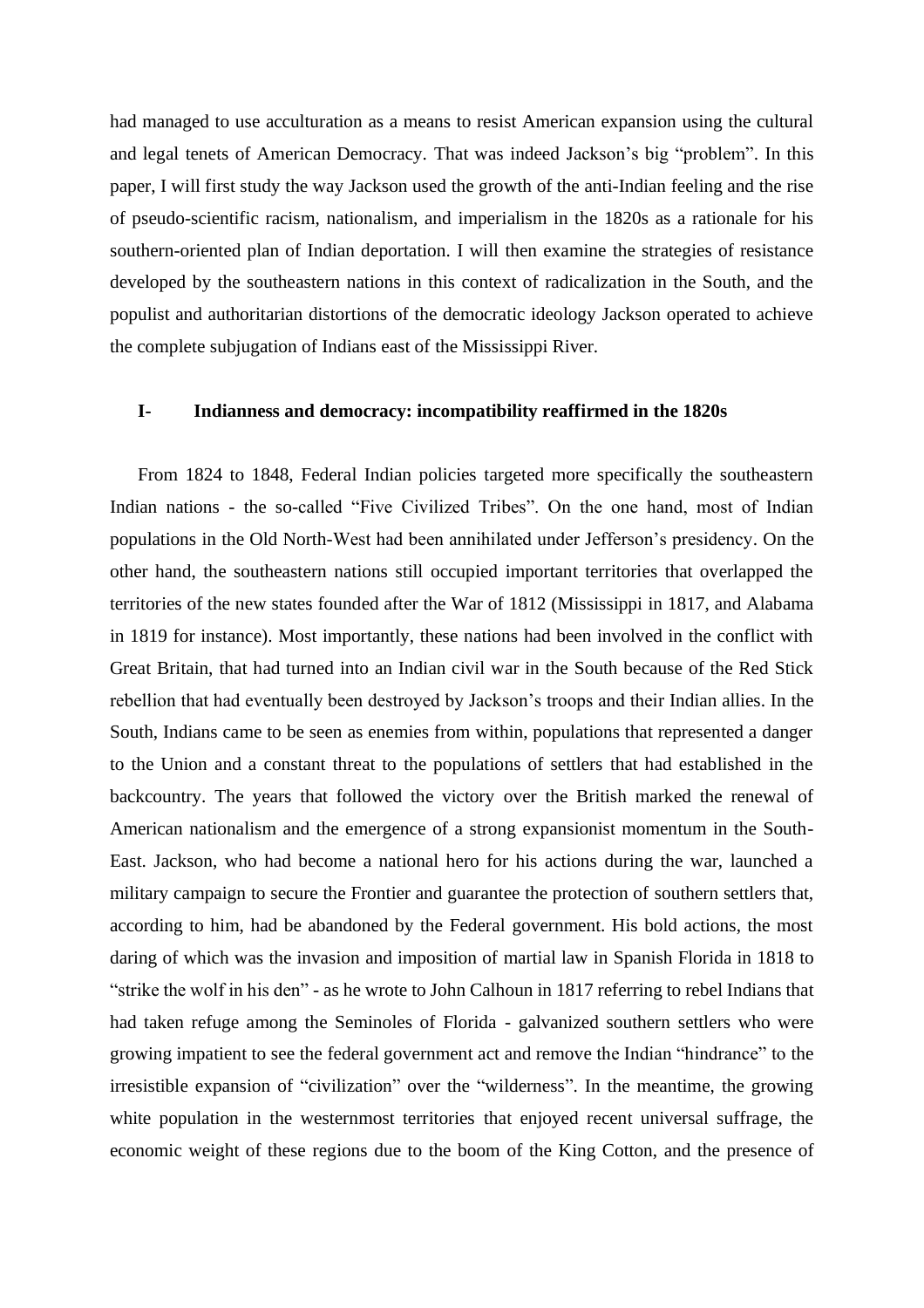influential southern political figures such as John Calhoun in the federal executive eventually made "Frontier issues" national issues.

The emergence of the "Indian problem" must be studied through the lens of the growing racialization of American society in the 1820s. As Charles Caldwell and Samuel George Morton theorized racial polygenesis, the rise of pseudo-scientific racism provided southern settlers with the perfect justification for racial segregation and the extinction of Indian sovereignty. Meanwhile, southern politicians led by Jackson's rising national aura demanded quick actions be taken by the Federal government. Jackson, who had always advocated for the end of treaty-making diplomacy, found an outstanding echo in those impatient populations. What is more, to him, Indians were to be subjects of the republic, and Indian nations - that had been considered as independent sovereign nations so far - had to be denied their right to selfdetermination.

In the wake of pseudo-scientific racism, the thesis of the "vanishing Indian" also developed and gained popular appeal. Not only did their "racial and physical difference" prevented the Indians from enjoying the "blessings of civilization" (defined at the time by Christianity, individual property, and the extensive exploitation of land), their incompatibility with democracy and progress also caused their "degradation". This would undeniably lead to their extinction. "They have […] ceased to be an object of terror, and have become that of commiseration", Calhoun affirmed in his report on the system of Indian Trade in 1818, pointing out their dependence and submission to white civilization and trade. This pathetic vision of contemporary Indian populations living east of the Mississippi pervaded American society as a whole. Politicians, including Jackson's Whig opponent Henry Clay, affirmed that progress was impossible for Indians to achieve because of their race. French observer Alexis de Tocqueville mentioned the "remnants of indigenous populations" he encountered. Literary figures and intellectuals also developed the idea that the Indians were about to disappear. James Fenimore Cooper's *The Last of the Mohicans* - one of Jackson's bedside readings - was published in 1826. Politically, if the thesis of "degradation" pushed some activists and social reformers to question the federal Indian policy, it mostly reinforced the idea that Indians living east of the Mississippi had to be removed farther west. The project of relocating Eastern Indians to the regions described at the time as the "Great American Desert" by Stephen H. Long was not new. Jefferson, after the Louisiana Purchase in 1803, had already envisioned Indian removal as an alternative to assimilation: "They will in time either incorporate with us as citizens of the US or remove beyond the Mississippi", he wrote in a letter to William Henry Harrison. Still, incitement to remove the Indians increased in the 1820s. Interestingly, the alleged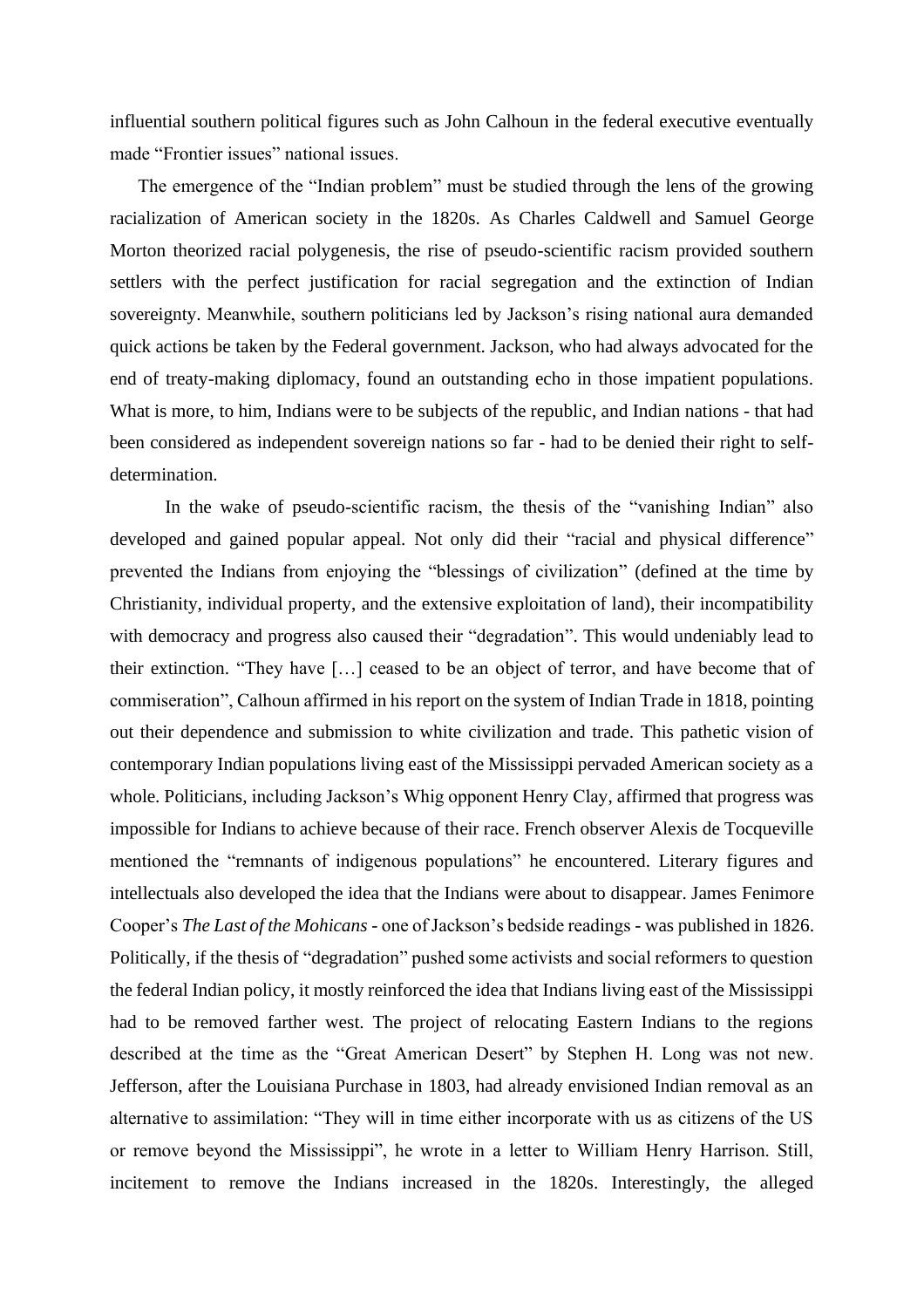"degradation" of Indians added a supposedly humanist tone to the project of deportation. Advocates of the new *colonization* such as Jedediah Morse and Isaac McCoy insisted on the fact that relocation was supposed to avoid the extermination of Indians and "promote their welfare, happiness and future progress". The American Colonization Society founded in 1816, that created Liberia in 1821 to relocate Free Blacks to Africa with the same arguments, campaigned actively in favor of this policy of dispossession that ended up being perceived by a majority as a benevolent one<sup>2</sup>. Quite logically, Andrew Jackson embraced the removal project completely. He made it the centerpiece of his presidential platform in 1828 and Indian Removal remains his most outstanding "legacy". In affirming that removal would "enable [Indians] to pursue happiness in their own way", "retard their decay" and allow them "to cast off their savage habits and become an interesting, civilized and Christian community", Jackson strategically used the philanthropic argument developed at the time, hypocritically associated deportation with democratic ideals of opportunity and happiness and opened the way to the capitalist interests of the Slave South in one fell swoop. Strikingly enough, in opposition to his predecessors (including John Quincy Adams), Jackson insisted on the fact that removal should be forced upon the Indians. Using authority - if not "tyranny" - to implement the deportation of Eastern Indians despite considerable opposition in Congress but also in civil society, Jackson adamantly reaffirmed Indian incompatibility with civilized democracy and called for strong actions in the name of the legitimate "good people" of the republic. Relying on racist arguments coated with benevolence, Jackson strategically ignored the cultural transformations undergone by the southeastern nations. The latter were not the "few savage hunters" that he described in his message to Congress in December 1830. Activists, missionaries, and opponents to removal pointed out a completely different reality to prevent forced deportation. In 1829, the Cherokees themselves affirmed they had "unexpectedly become civilized". Jackson knew it too well. It was an argument he was not willing to consider.

## **II- Transforming Indianness to survive: acculturation as resistance**

At the beginning of the 19<sup>th</sup> century, the southeastern nations constituted an exception in the North American Native landscape. Ever since the colonial era, these descendants of the formerly powerful mound-building Mississippian civilization had seen their culture evolve due

<sup>&</sup>lt;sup>2</sup> Nicholas Guyatt, ""The Outskirts of Our Happiness": Race and the Lure of Colonization in the Early Republic", *The Journal of American History* 95, nº 4 (2009): 986-1011.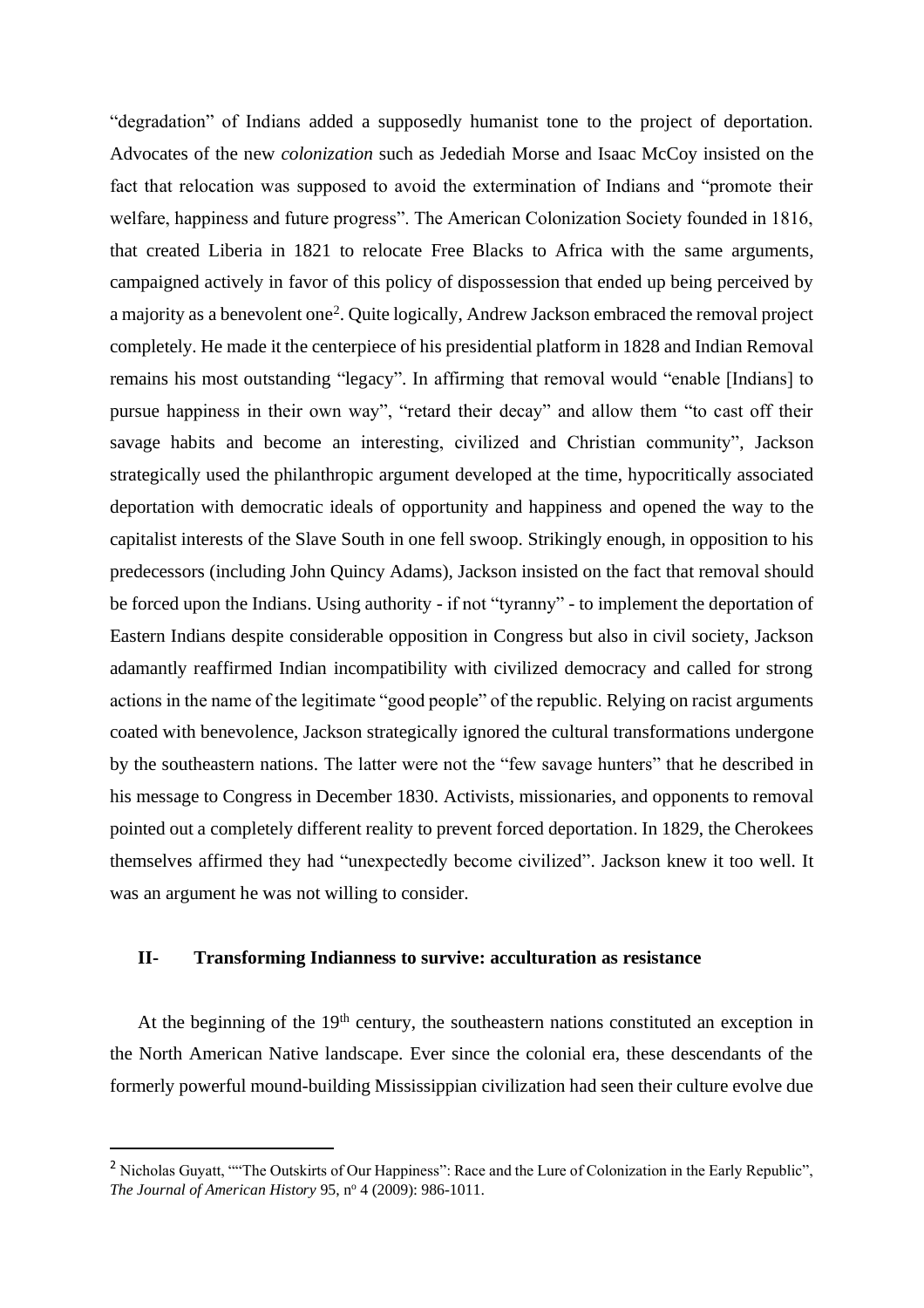to the intense diplomatic and commercial interactions they had engaged in with British, French and Spanish colonists on a particularly volatile contact zone<sup>3</sup>. As the agricultural character of these sedentary matrilinear societies allowed for the establishment of trading posts and development of extensive trade, the integration of white merchants within the indigenous populations led to the appearance of a mixed-blood elite that, at the end of the 18<sup>th</sup> century, took over economic and political control of the nations and favored outstanding acculturation, from the integration of European goods and tools to the adoption of Black slavery. That cultural specificity favored their participation as agents in the construction of the South-East and delayed, to some extent, the loss of land and sovereignty for a while. Also, the southeastern nations that, in opposition to northeastern nations, chose accommodation to survive the colonial invasion, were particularly receptive to the Civilization Program implemented by Jefferson who planned to make Indians farmers of the agrarian republic. Access to individual property would lead the Indians to abandon the large hunting grounds they still owned; assimilation would make the Indian obstacle "vanish". Philosophically, the Federal government would avoid extermination; technically, the American Republic would expand. As far as the Indian populations were concerned, agricultural development, the integration into the southern market economy and the success of what federal authorities considered as evidence of a civilizing process, allowed for a limitation of colonial invasion on their lands.

Yet, the consequences of the Creek War, the emergence of the anti-Indian ideology and the growing pressure exerted on them by backcountry settlers in the 1820s pushed the southeastern nations to reconsider their strategies of resistance. Still under the influence of the mixed-blood elite that favored acculturation, as they went from an oral tradition to a written tradition (especially among the Cherokees where Sequoyah had invented an alphabet), the nations developed what I contend to be a form of "strategic mimesis"<sup>4</sup>. Reinforced acculturation characterized by ideological connections with the colonial South through the development of the Peculiar Institution and the industrialization of agriculture for instance - was supposed to counter the idea that Indians were not compatible with civilization and delay the attacks Indian sovereignty constantly underwent. Cherokee chief John Ross affirmed in 1822 that "when the Indians are seen themselves to manifest the will to reach the blessings and happiness derived of civilized life" he could not "believe that the United States would continue […] to effect the

<sup>3</sup> Daniel Walker Howe, *What Hath God Wrought: The Transformation of America, 1815-1848*, New York: Oxford University Press, 2007, p.28.

<sup>4</sup> William G. McLoughlin refers to this period as "Cherokee Renascence". William G. McLoughlin, *Cherokee Renascence in the New Republic*, Princeton: Princeton University Press, 1986.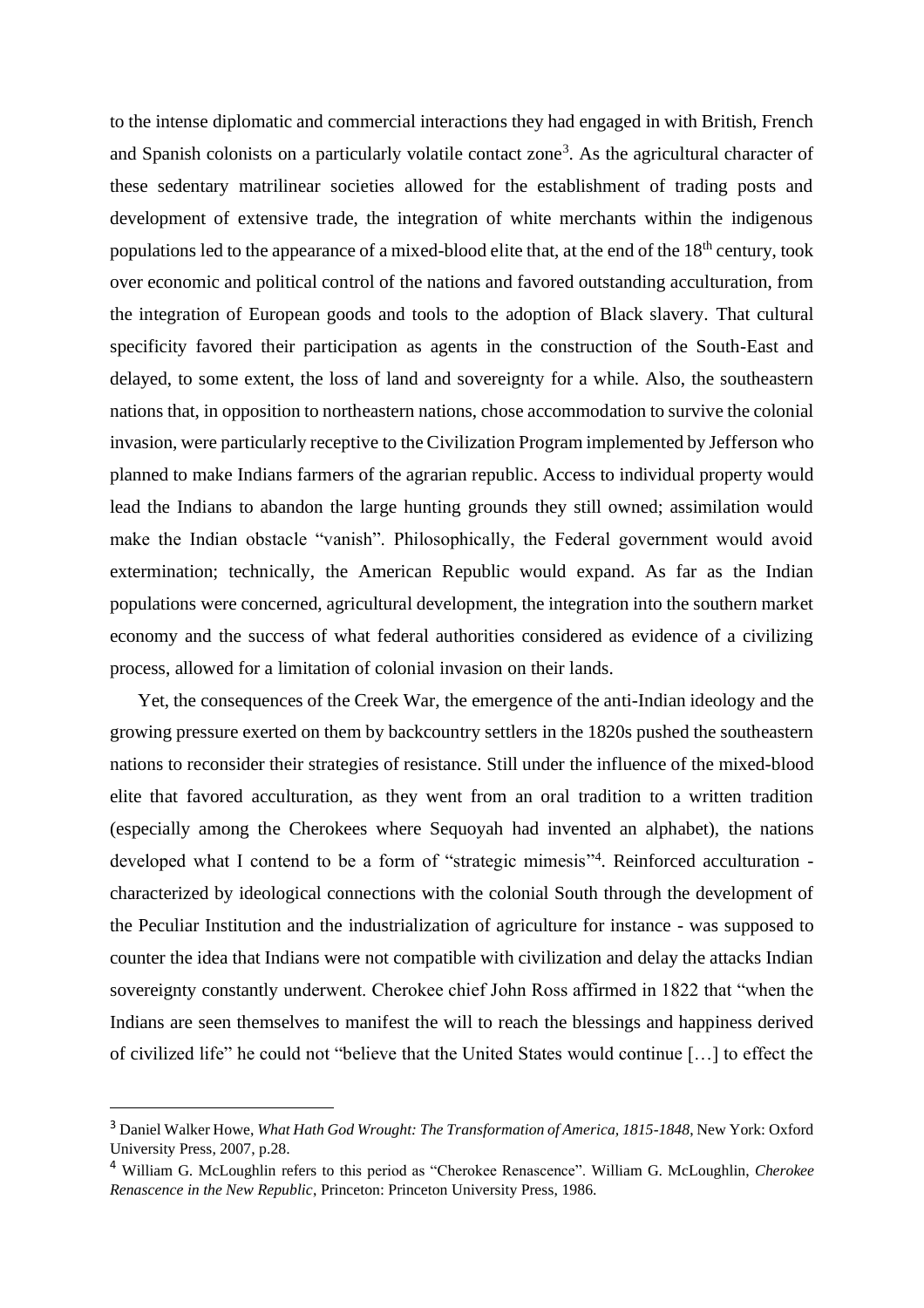purpose of removing nation after nation of them from the lands of their fathers". On the surface, Indian leaders aimed at satisfying the federal will to see the Indians assimilate and "disappear" in showing evidence of a cultural and moral ability to adapt while responding, in depth, to tribal and national objectives to preserve territorial sovereignty. The state-like entities developed by the nations in the South-East, framed by laws and constitutions (especially in the case of the Cherokees, that drafted a constitution in 1827) that defined Indian territory in the law, allowed Indian nations to resist expansion using Euro-American legal language and tools that could have left no choice to the Federal and local states but to acknowledge Indian legitimacy. Indianness was reshaped so that tribal integrity could be maintained using the very tenets of then-developing American Democracy. On March 4, 1829, an address intitled "To the Cherokee People" in the *Cherokee Phoenix*, first Native American newspaper to be published written both in English and Cherokee language, stated: "We have noticed the ancient ground of complaint founded on the ignorance of our ancestors and their fondness of the chase, and for the purposes of agriculture as having in possession too much land for their numbers. What is the language of objection at this time? The case is reversed, and we are now assaulted with menaces of expulsion because we have unexpectedly become civilized. We have formed and organized a constitutional government". As if to contradict an American society that believed they were doomed to extinction, the southeastern nations surprised the Federal government with the establishment of a state-making apparatus. It allowed them to assert their legitimacy to occupy their territory to the Supreme Court as a nation against the State of Georgia that had imposed its jurisdiction on the Cherokee nation independently from the Federal government in 1828. In 1832, the Supreme Court led by Chief Justice Marshall made a ruling of the *Worcester v. Georgia* case. It stated that states did not have the right to impose regulations on Native American land. President Jackson refused to enforce the ruling. "Let him enforce it!" he is said to have declared, keeping up with the populist and constitutionally ambiguous political attitude that had him elected president with more than 90% of popular vote in Georgia and Tennessee.

#### **III- Distorting democracy: populism in power**

From the early 1820s, as he rose to the status of national political figure, first as governor of Florida where he forced the Seminoles onto a reservation with the treaty of Moultrie Creek in 1823, then as the unlucky presidential candidate of 1824, Jackson understood his anti-Indian rhetoric and defense of slavery appealed to the settlers of the Frontier. He knew the progressive democratization of the backcountry would favor the political emergence of the Frontier states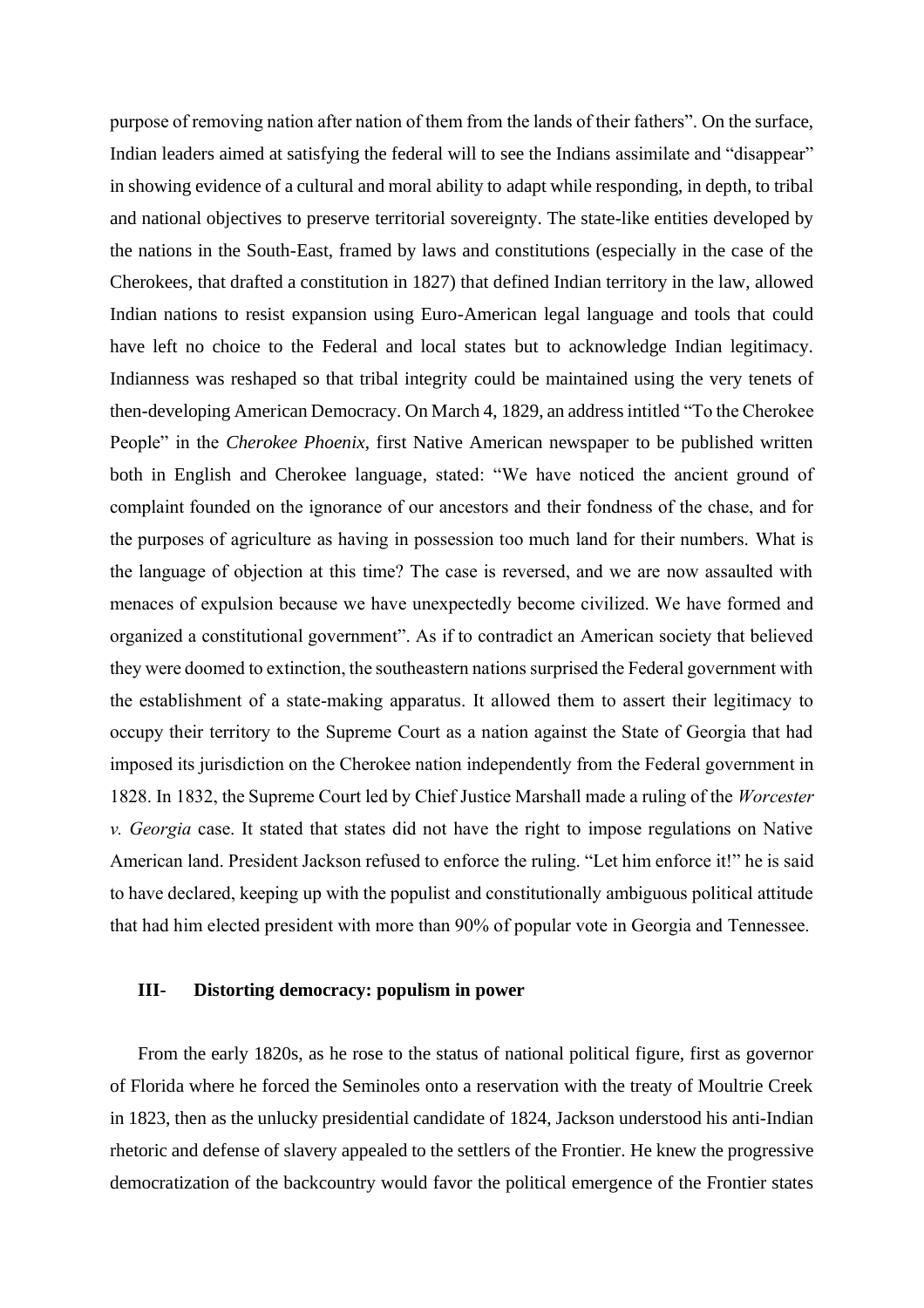and he aimed at becoming their ideological representative. Jackson made his own the growing sectionalism of the Slave South that rested upon the idea that the Federal government did not accompany local initiatives of popular expansionism against Indian sovereignty. As he claimed to represent the "common people" he described as "the planter, the farmer, the mechanic and the plowman" who "love liberty and desire nothing else but equal rights" against established and corrupt National Republican elites in Washington, Jackson developed a populist discourse<sup>5</sup>. He appropriated the Jeffersonian democratic ideology that favored states' rights in the fight against Indian sovereignty. In the name of the "common man", of republican virtue and patriotism, he legitimized what Matthew Karp recently referred to as a "vast southern empire" that relied on slavery and served purely capitalist interests at the time of the "market revolution"<sup>6</sup>. It also justified the invasion of Indian lands by southern settlers, emboldened by Jackson's repeated constitutional infringements like in Florida. From 1827 to 1833, Georgia, Tennessee, Alabama and Mississippi unilaterally decided to impose their jurisdictions on Indian nations and settlers started to invade Indian territories systematically. That was Jacksonian ideology at work.

On May 28, 1830, the Indian Removal Act was voted in Congress, implementing the forced relocation of all eastern Indian populations to present-day Oklahoma. It would be wrong to underestimate the opposition to the deportation of Indians. While Native American leaders multiplied diplomatic visits to Washington to appeal this radical decision, intellectuals, missionaries, abolitionists, and feminist activists including Catharine Beecher, Jeremiah Evarts and Samuel Worcester campaigned in favor of the Indians. The Whigs somehow opposed Indian Removal, mostly to condemn what they considered to be "tyranny". "Will the American government steal? Will it lie? Will it kill?", Emerson exclaimed at the time. After all, the vote in Congress was close (101 for, 97 against). Historian Claudio Saunt has recently contended that removal could have been avoided if it had not been for Jackson's autocratic power<sup>7</sup>.

Still, Eastern Indians were given an impossible choice: they could keep their sovereignty, but they could not keep their land. As death was coming to Indian lands, many Indian leaders decided to voluntarily leave. They accepted to sign federal treaties in the 1830s and endured removal as a means of maintaining the tribal nations. Those who resisted were eventually put

<sup>5</sup> Harry L. Watson, "Andrew Jackson's Populism", *Tennessee Historical Quarterly* 76, n°3 (2017): 218-239.

<sup>6</sup> Matthew Karp, *The Vast Southern Empire: Slaveholders at the Helm of American Foreign Policy*, Cambridge: Harvard University Press, 2016.

<sup>7</sup> Claudio Saunt, *"Unworthy Republic": The Dispossession of Native Americans and the Road to Indian Territory*, New York: WW Norton, 2020.